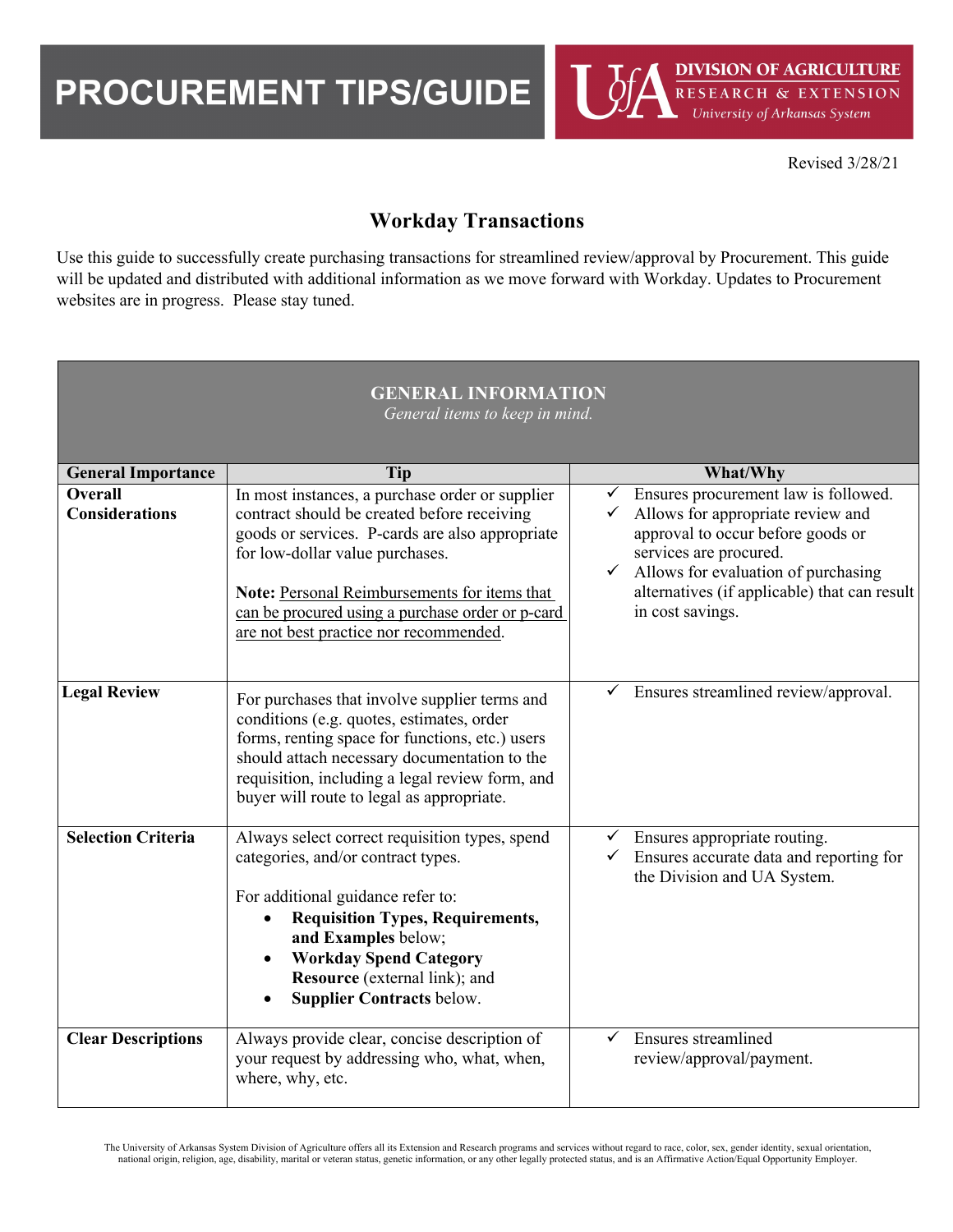| Complete<br><b>Information</b> | Always provide complete and accurate<br>$\bullet$<br>information with your transactions.<br>Memo, Comment, Notes and<br>Description fields are good areas to<br>address additional information,<br>regarding who/what/when/where/why.                                                           | Requests will be sent back if<br>information is incomplete or if the<br>necessary attachments are excluded.                                                                                                                                                                                                                                                                                                                                                                                                                                                                              |
|--------------------------------|-------------------------------------------------------------------------------------------------------------------------------------------------------------------------------------------------------------------------------------------------------------------------------------------------|------------------------------------------------------------------------------------------------------------------------------------------------------------------------------------------------------------------------------------------------------------------------------------------------------------------------------------------------------------------------------------------------------------------------------------------------------------------------------------------------------------------------------------------------------------------------------------------|
| Quotes                         | Supplier Quotes must have current/valid dates.                                                                                                                                                                                                                                                  | Requests will be sent back if supplier<br>quotes are outdated or invalid.                                                                                                                                                                                                                                                                                                                                                                                                                                                                                                                |
| <b>Attachments</b>             | Be mindful of attachments as required by<br>Procurement, and as applicable. For example:<br>Sole Source Request<br>Trade-In Request<br>Official Function Form for food or<br>entertainment events<br>Attachments must be in PDF format.<br>DO NOT ATTACH AN INVOICE TO A<br><b>REQUISITION.</b> | The system may not always prompt the<br>$\checkmark$<br>user to include attachments.<br>Requests will be sent back if applicable<br>attachments are excluded.<br>Locate appropriate forms/attachments<br>on the Division<br>Employees page (see templates) or<br>Procurement page.<br>Ensures appropriate data and reporting.<br>Ensures consistency to help address<br>$\checkmark$<br>potential audit concerns (appropriate,<br>compliant, and non-fraudulent<br>purchases).<br>$\checkmark$ PDF versions of attachments ensures<br>consistency and streamlined<br>approval/signature. |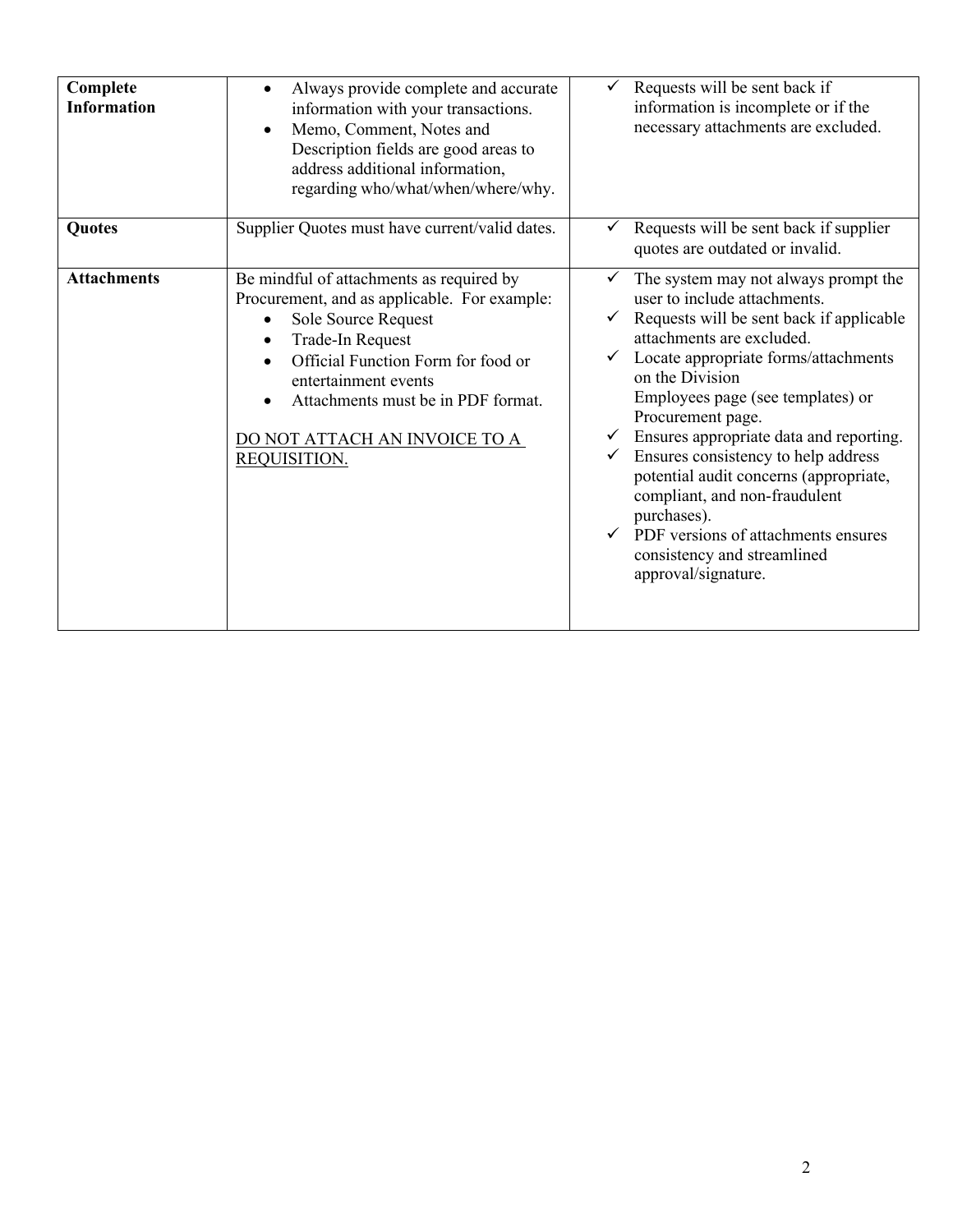| <b>Goods or Services?</b>                   | Determine if your request is for Goods or<br>Services and set up accordingly.                                                                                                                                                                                                                                                                                                                                                                                                     | Ensures appropriate data and<br>processing.                                                                                                                                                               |
|---------------------------------------------|-----------------------------------------------------------------------------------------------------------------------------------------------------------------------------------------------------------------------------------------------------------------------------------------------------------------------------------------------------------------------------------------------------------------------------------------------------------------------------------|-----------------------------------------------------------------------------------------------------------------------------------------------------------------------------------------------------------|
| Tax or No Tax?                              | Be sure tax is applied as needed. If you have<br>questions about tax applicability, please<br>contact Procurement.                                                                                                                                                                                                                                                                                                                                                                | Helps to ensure payment is successfully<br>applied and streamlined.                                                                                                                                       |
| <b>Departmental Due</b><br><b>Diligence</b> | Complete all required <i>and</i> applicable<br>fields for overall thoroughness.<br>Review each screen from top to<br>bottom and side to side to address each<br>area relevant to the transaction.<br>Memo, Comment, Notes and<br>Description fields are good areas to<br>provide additional information,<br>regarding who/what/when/where/why.<br>"Memo to Suppliers" field can be<br>used for special instructions to the<br>Supplier. This field is visible to the<br>supplier. | Required fields are marked with a red<br>asterisk.<br>Applicable fields should be completed.<br>Ensures appropriate data and reporting.<br>Ensures a complete description for<br>review by all approvers. |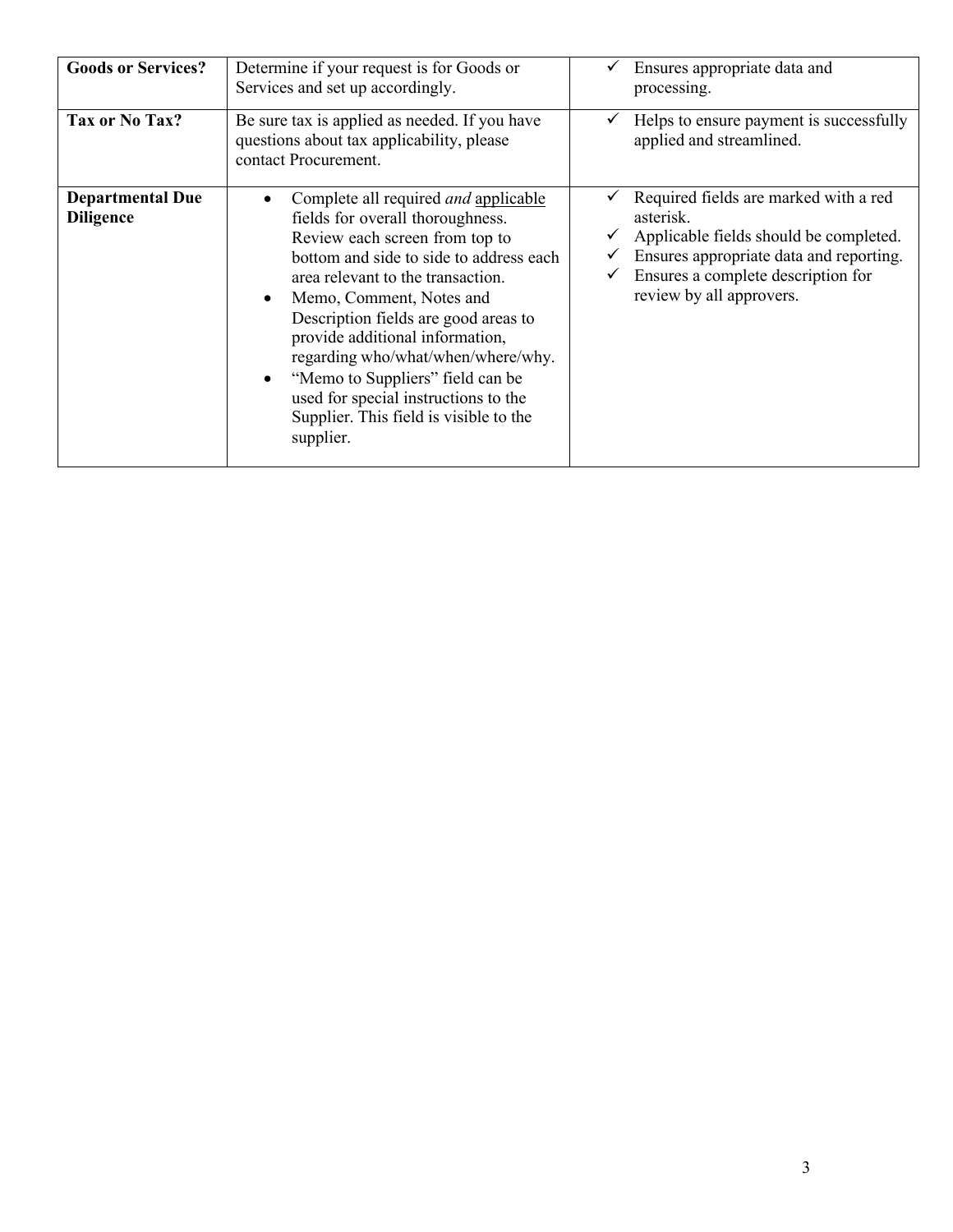|                                                                                                                                  | "Internal Memo" field is for internal<br>$\bullet$<br>purposes (can be used to provide<br>additional info to Procurement).<br>"Note" field is for internal purposes<br>٠<br>(can be used to provideadditional<br>info to Procurement).<br>"Comment" field is for internal<br>٠<br>purposes (e.g. can be used to clarify<br>your action or additional information<br>for a transaction during your review).<br>"Description" field is for<br>٠<br>internal/external purposes and should<br>describe the goods or services being<br>purchased (the Supplier may see the<br>remarks in this field).                                         |                                                            |  |  |
|----------------------------------------------------------------------------------------------------------------------------------|------------------------------------------------------------------------------------------------------------------------------------------------------------------------------------------------------------------------------------------------------------------------------------------------------------------------------------------------------------------------------------------------------------------------------------------------------------------------------------------------------------------------------------------------------------------------------------------------------------------------------------------|------------------------------------------------------------|--|--|
| <b>PO Change Orders</b>                                                                                                          | Always provide a clear reason for the change<br>at the Header of your Change Order.<br>"Internal Memo" field is for internal<br>purposes and should be used to<br>provide clarity for the change, for<br>approval by Procurement.<br>"Memo" field is for external purposes<br>and can be used to provide clarity for<br>the change and any special<br>instructions to the Supplier. This field<br>is visible to the supplier.<br>NOTE: is it not possible to update/change<br>suppliers once a PO is issued. The PO must<br>be cancelled and re-established. Contact<br>procurement to re-establish PO with correct<br>supplier details. | Allows for streamlined<br>$\checkmark$<br>review/approval. |  |  |
| <b>REQUISITIONS</b><br>There are multiple Requisition Types available for use. See the attached guide titled "Requisition Types, |                                                                                                                                                                                                                                                                                                                                                                                                                                                                                                                                                                                                                                          |                                                            |  |  |

 **Requirements and Examples" for further clarity.** 

**Note:** Be sure to choose the correct requisition type and spend category for your request.

 $\overline{a}$ **Note:** Freight should only be entered at the Line level of your request, not the Header. If freight is to be included, it should be entered as a separate Line using the spend category SC0014-Freight.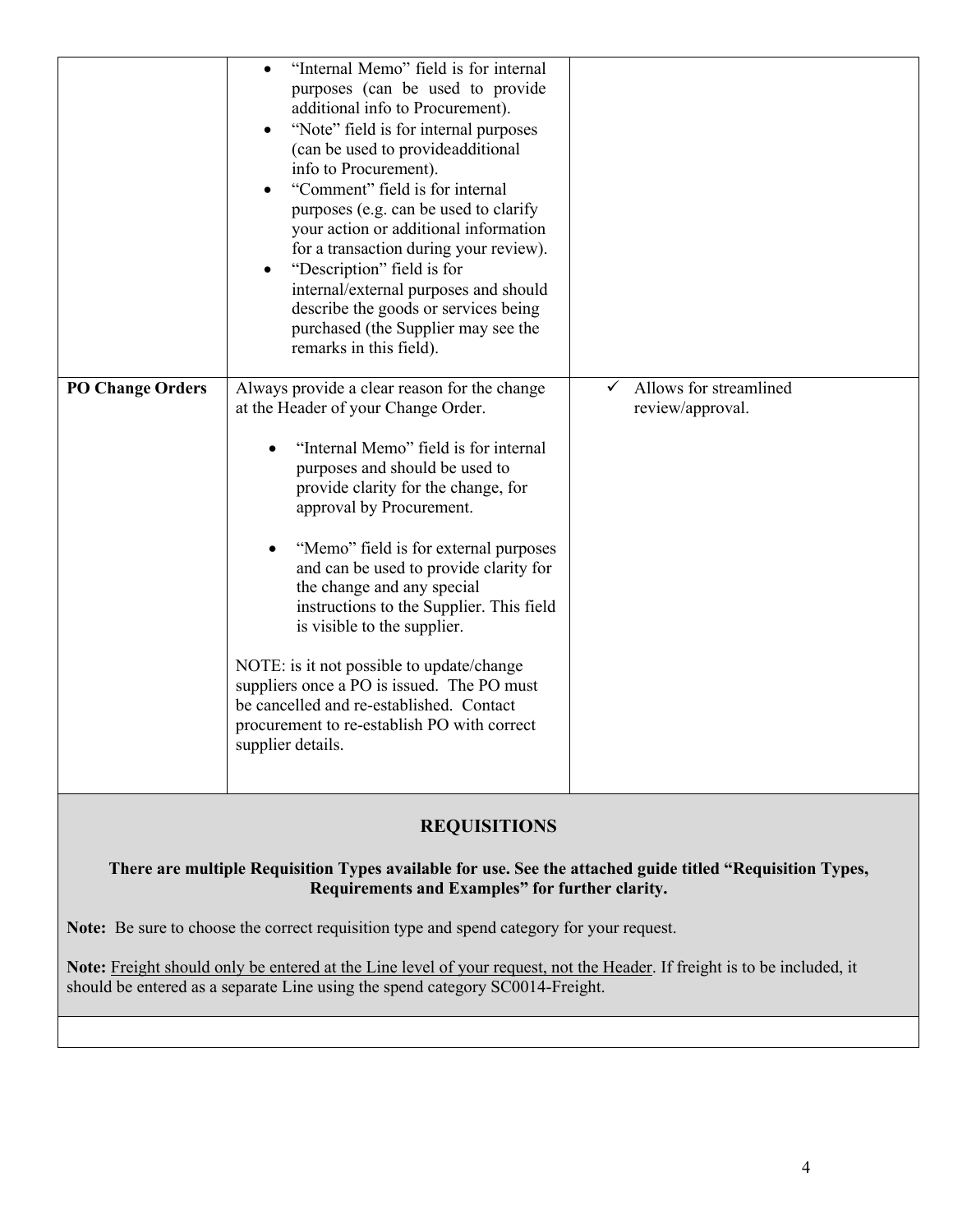### **SUPPLIER INVOICE REQUESTS**

#### **The use of the Supplier Invoice Request (SINVR) is the exception, not the rule, and should be limited to only those transactions where there is no other means of purchasing available.**

 **For further guidance, review the Supplier Invoice Request Guidelines.**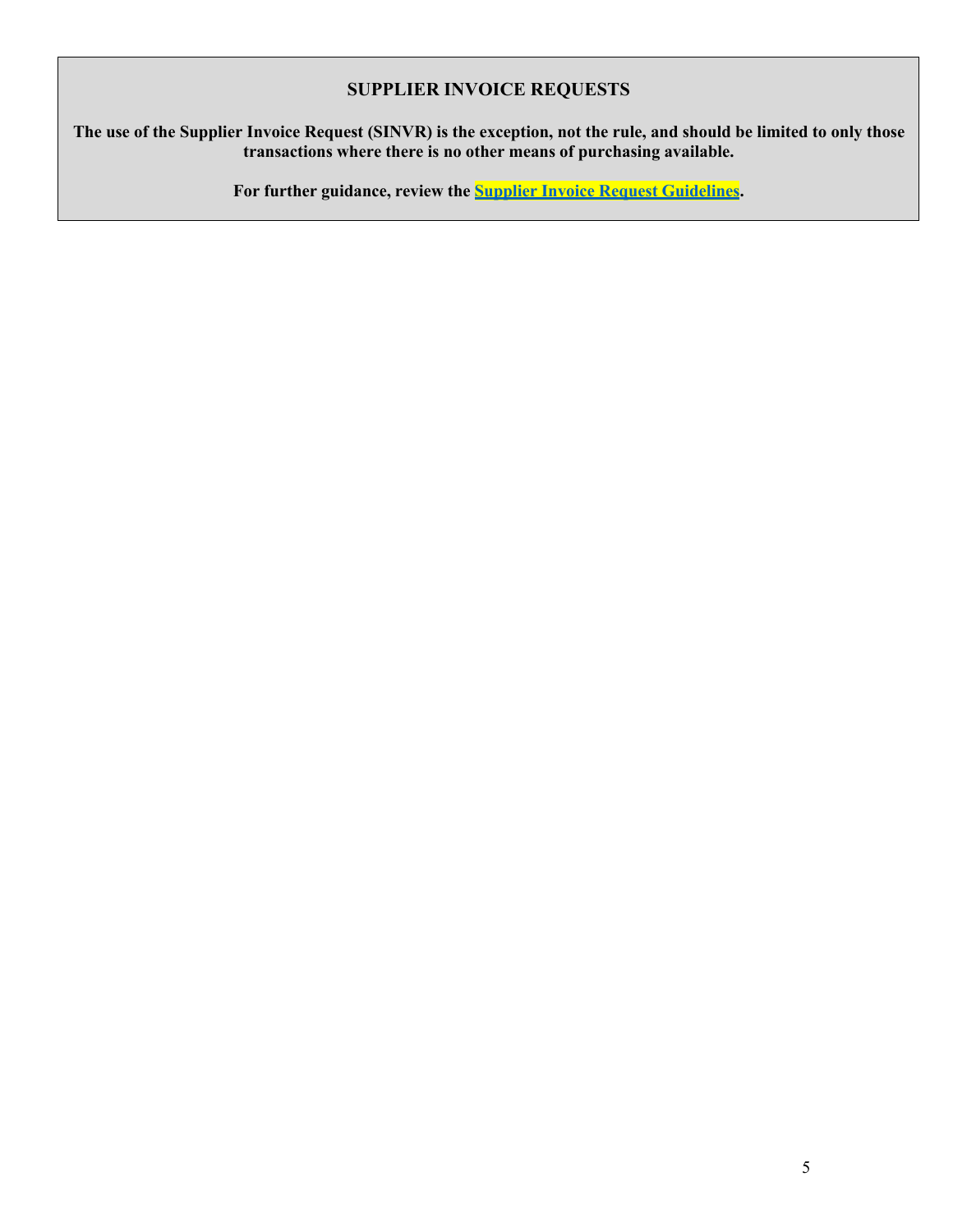#### **Not Acceptable:**

- There should be no verbal ordering of items/services.
- Do not create SINVR if a Supplier Contract is already established. These requests will be rejected.

• If a Supplier Contract is already established, then use the option to pay direct from that Contract, not through SINVR.

#### **Acceptable:**

 • Some circumstances are acceptable, such as payment to avoid interruption in service, pipe breaks due to weather conditions, last minute replacements or cancellations, or direct payments which do not require a purchase order (referred to in previous system UPAY).

• Internal comment/justification MUST be included.

### **EXPENSE REPORTS**

Note: Personal Reimbursements are not best practice nor recommended.

 **Note:** When processing a personal reimbursement, be sure to choose the correct Business Purpose and the correct Expense Item for your request.

 **Note:** NEVER check the Personal Expense box. If this box is selected as Yes, then no payment will be made to the employee.

| <b>Expense Report</b><br>(Employee/Personal<br>Reimbursement)                              | <b>Description Needed</b>                                                                                                                                                                                                 | <b>Attachment Needed</b>                                                                                                                  |
|--------------------------------------------------------------------------------------------|---------------------------------------------------------------------------------------------------------------------------------------------------------------------------------------------------------------------------|-------------------------------------------------------------------------------------------------------------------------------------------|
| Business Purpose / Expense Items<br>(Non-travel related will route<br>through Procurement) | Need clear and complete<br>description (required in the memo<br>field)                                                                                                                                                    | Clear proof of payment that supports<br>your request (itemized receipts)<br>Official Function Form (food or<br>✓<br>entertainment events) |
| Ex: Moving Expenses<br>$\rightarrow$                                                       | Expense Item must be:<br>$\rightarrow$<br>"Moving Expenses"<br>(Personal Reimbursements<br>are not recommended; however, it<br>is understood that some moving<br>expenses may need to be handled<br>with personal funds.) | Offer Letter should always be attached<br>$\checkmark$<br>for moving expenses                                                             |

### **REQUESTING QUOTE BIDS**

 *Use the Create Requisition method for Competitive Bids \$20K-\$75K. Be sure to choose the correct requisition type and spend category for your request.* 

**Note:** This is the temporary method for quote bids until further notice.

**Note:** For formal bid requests (IFB or RFP) please contact your Procurement Coordinator for guidance.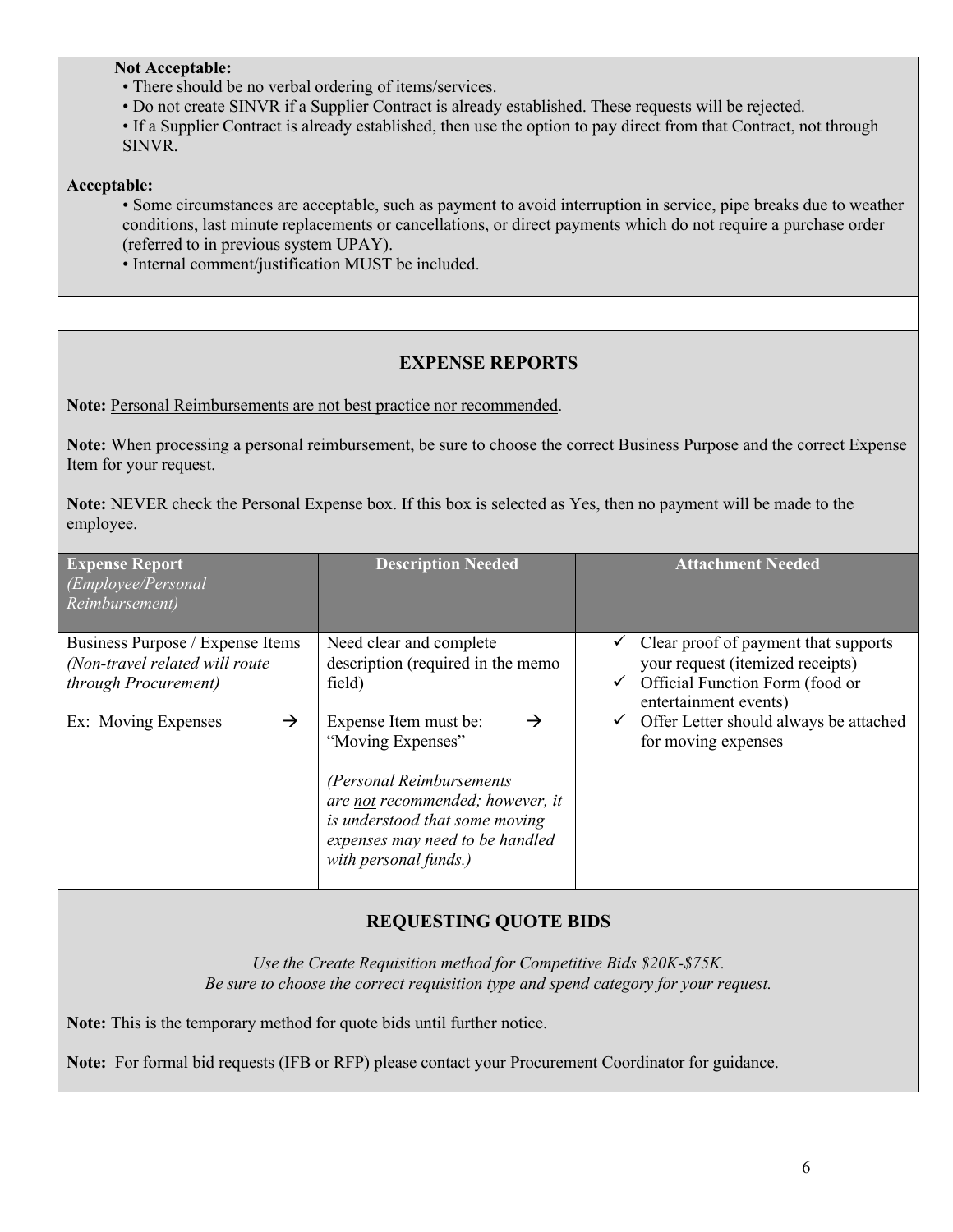| <b>Quote Bids</b>                         | <b>Description Needed</b>                                                                                                                                                                                                                                                                                                                                                               | <b>Attachment Needed</b>                                                                                                                                                                                                                                                                     |
|-------------------------------------------|-----------------------------------------------------------------------------------------------------------------------------------------------------------------------------------------------------------------------------------------------------------------------------------------------------------------------------------------------------------------------------------------|----------------------------------------------------------------------------------------------------------------------------------------------------------------------------------------------------------------------------------------------------------------------------------------------|
| Quote Bid (3-quote minimum - \$20K-\$75K) | Use the Create Requisition method<br>and choose/provide the following:<br><b>Standard Req Type</b><br>Non-catalog<br>Clear/Complete Description<br><b>Appropriate Spend Category</b><br>$\checkmark$ Chosen Supplier (must<br>choose lowest cost bidder<br>that meets/exceeds minimum<br>specifications)<br>Include an Internal Memo<br>that designates your request<br>as a quote bid. | All Relevant Bid Quotes<br>$\checkmark$<br><b>Bid Quote Request Form</b><br>(completed)<br><b>Bid Quote Tab Sheet</b><br>(completed)<br>Procurement will review<br>requisition/attachments for<br>approval and assign<br>appropriate PO Code (to<br>allow for appropriate<br>data/reporting) |
|                                           | <b>AVAILABLE RESOURCES</b>                                                                                                                                                                                                                                                                                                                                                              |                                                                                                                                                                                                                                                                                              |
|                                           |                                                                                                                                                                                                                                                                                                                                                                                         |                                                                                                                                                                                                                                                                                              |
| Procurement                               | purchasing@uada.edu                                                                                                                                                                                                                                                                                                                                                                     |                                                                                                                                                                                                                                                                                              |
| <b>Accounts Payable</b>                   | accountspayable@uada.edu                                                                                                                                                                                                                                                                                                                                                                |                                                                                                                                                                                                                                                                                              |

| <b>Procurement</b>              | pure hasing@uada.edu                               |
|---------------------------------|----------------------------------------------------|
| <b>Accounts Payable</b>         | accountspayable@uada.edu                           |
|                                 |                                                    |
| Workday                         |                                                    |
| General Help and Resources      | https://uada.edu/Project One/workday-training.aspx |
| IT Help (role or access issues) | AES IT CES IT                                      |
| Workday Intranet                | <b>Intranet Support/Resources</b>                  |

 **Note:** When submitting your questions/tickets be sure to provide detailed description. This will allow for accurate and streamlined response.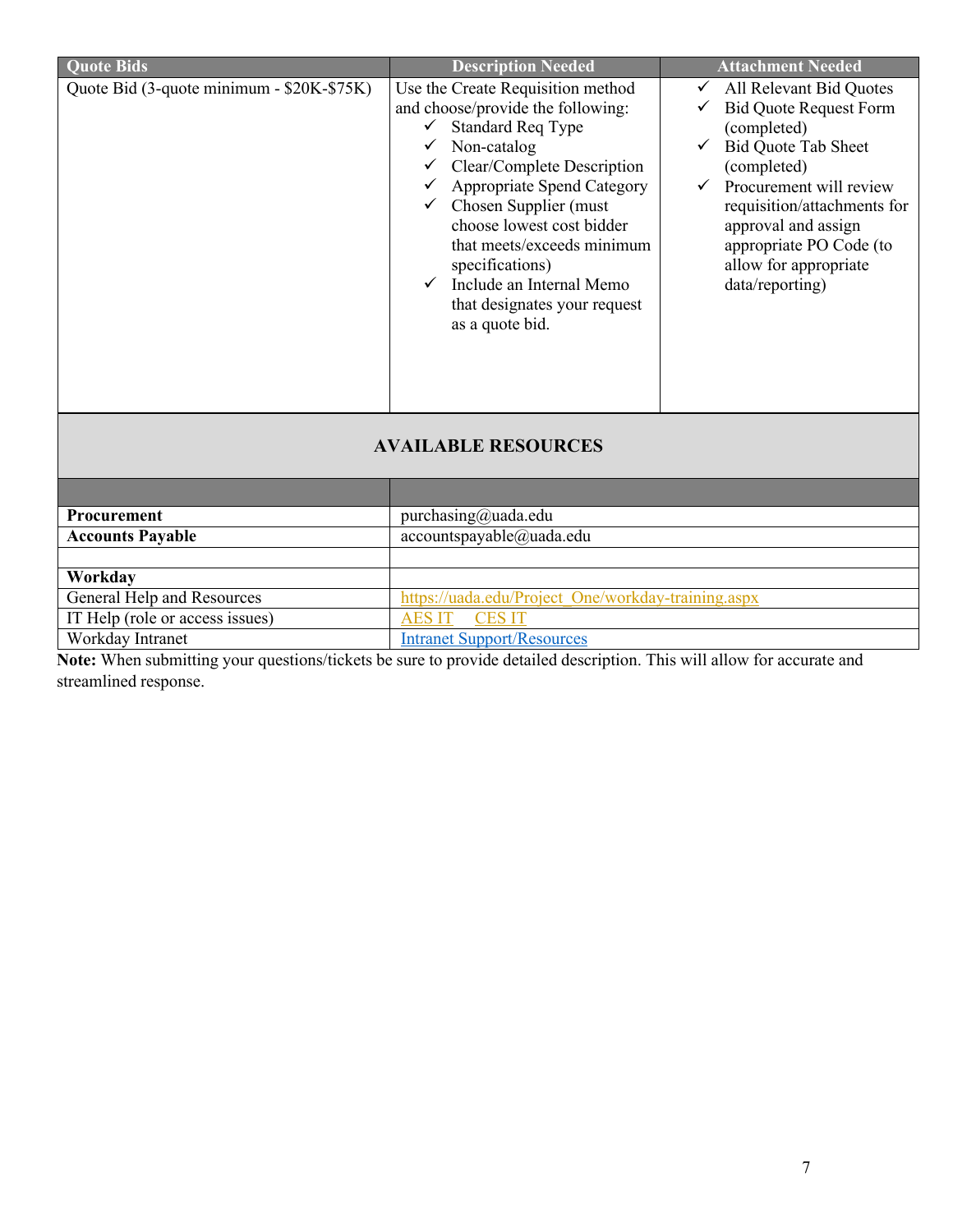## **REQUISITION TYPES, REQUIREMENTS AND EXAMPLES**

- Be sure to choose the appropriate requisition type and spend category for each transaction.
- Freight should only be entered at the Line level of your request, not the Header. If freight is to be included, it should be entered as a separate Line using the spend category SC0014-Freight
- Properly setting up Requisitions will prevent delays in processing.

| <b>Req Type</b>                          | <b>Description</b>                                                                                                                                                                                                                                                                                                                                         | <b>Attachment Required</b>                                                                                                                                                                                                                                       | <b>Examples</b>                                                                       |
|------------------------------------------|------------------------------------------------------------------------------------------------------------------------------------------------------------------------------------------------------------------------------------------------------------------------------------------------------------------------------------------------------------|------------------------------------------------------------------------------------------------------------------------------------------------------------------------------------------------------------------------------------------------------------------|---------------------------------------------------------------------------------------|
| <b>Bill Only Not Transmitted</b>         | N/A                                                                                                                                                                                                                                                                                                                                                        | N/A                                                                                                                                                                                                                                                              | Do Not Use.                                                                           |
| <b>Bill Only Transmitted</b>             | N/A                                                                                                                                                                                                                                                                                                                                                        | N/A                                                                                                                                                                                                                                                              | Do Not Use.                                                                           |
| <b>Blanket Order</b>                     | Must select "Service" Line.                                                                                                                                                                                                                                                                                                                                | Associated documentation.                                                                                                                                                                                                                                        | Utilities, etc.                                                                       |
| <b>Blanket Order Guidelines</b>          | Only for small, repeated orders<br>of a specified product/service.                                                                                                                                                                                                                                                                                         |                                                                                                                                                                                                                                                                  | Funds will be<br>encumbered.                                                          |
|                                          | Limited to \$20K annually for<br>those items/services that are<br>not considered exempt.                                                                                                                                                                                                                                                                   |                                                                                                                                                                                                                                                                  | NOT for contracts or state<br>contract items.<br>NOT for recurring fixed<br>payments. |
|                                          | Recommended:<br>Limit blanket amount to a<br>single fiscal year.                                                                                                                                                                                                                                                                                           |                                                                                                                                                                                                                                                                  |                                                                                       |
| Capital Equipment/<br>Projects           | <b>Consult with Procurement</b><br>before using.                                                                                                                                                                                                                                                                                                           | Associated documentation.                                                                                                                                                                                                                                        | <b>Facilities Management</b><br>PO's - JOC's.                                         |
|                                          | Capital equipment/projects<br>using Plant Funds.                                                                                                                                                                                                                                                                                                           |                                                                                                                                                                                                                                                                  |                                                                                       |
| <b>Check Enclosed</b>                    | N/A                                                                                                                                                                                                                                                                                                                                                        | N/A                                                                                                                                                                                                                                                              | Do Not Use.                                                                           |
| <b>Check with Order</b>                  | Used for purchases that may<br>require payment at time of<br>purchase order.<br>NOTE: Advance payment<br>should not be made with state<br>appropriated funds. Contact<br>your Procurement Coordinator<br>for guidance.<br>NOTE: Users should contact<br>Accounts Payable when the<br>requisition is approved for<br>check with order and hold and<br>call. | Associated documentation<br>that lists supplier<br>name/address, description,<br>date, and amount (which<br>must equal the amount<br>entered on the requisition).<br>Note: If check is to be held<br>for pickup, choose the "Hold<br>and Call" requisition type. | Memberships,<br>subscription, renewals,<br>registration.                              |
| Construction/<br>Renovation/<br>Projects | <b>Consult with Procurement</b><br>before using.<br>Used for<br>construction/renovation<br>purchases.                                                                                                                                                                                                                                                      | Associated documentation.                                                                                                                                                                                                                                        | <b>Facilities Management</b><br>PO's-JOC's.                                           |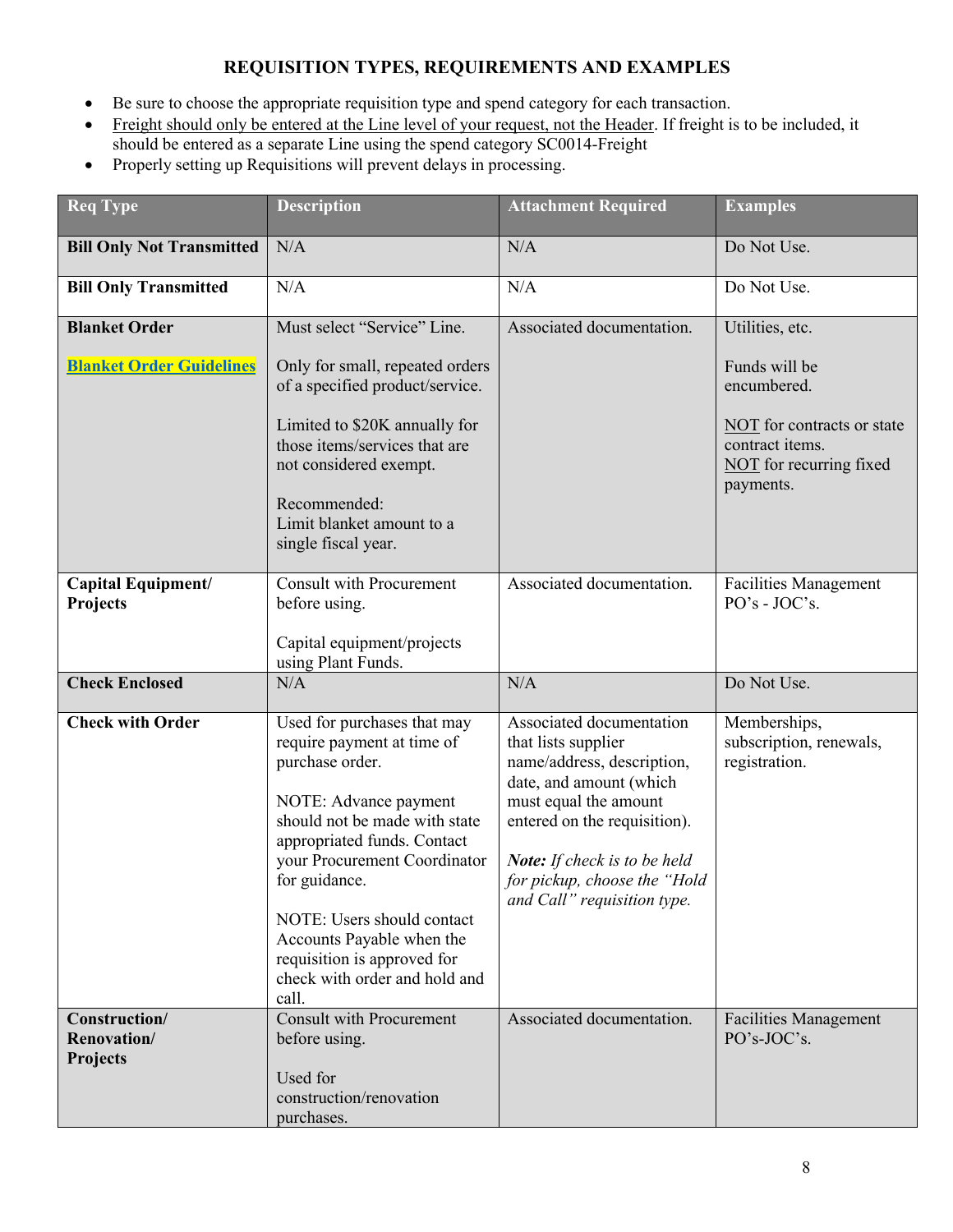| <b>Cooperative Agreement</b><br>*May require pre-<br>approval. Contact your<br><b>Procurement Coordinator</b><br>for direction. | Used when the purchase being<br>requested is from a<br>cooperative agreement and is<br>over the bid limit.<br>NOTE: Must be approved by<br>procurement before use.                                                                                       | Supplier Quote with<br>associated Contract Number<br>referenced on quote.                                                                                                                      | Requests for purchases<br>through cooperative<br>agreements such as E&I,<br>OMNI, TIPS or a state<br>approved contract that<br>does not have a supplier<br>contract established in<br>Workday. |
|---------------------------------------------------------------------------------------------------------------------------------|----------------------------------------------------------------------------------------------------------------------------------------------------------------------------------------------------------------------------------------------------------|------------------------------------------------------------------------------------------------------------------------------------------------------------------------------------------------|------------------------------------------------------------------------------------------------------------------------------------------------------------------------------------------------|
| <b>Drop Ship</b>                                                                                                                | N/A                                                                                                                                                                                                                                                      | N/A                                                                                                                                                                                            | Do Not Use.                                                                                                                                                                                    |
| <b>Emergency Purchase</b><br>*Determined by<br>procurement and not for<br>everyday use.                                         | Used for the purchase of<br>goods/services over the bid<br>threshold, which if not<br>immediately initiated, will<br>endanger human life or health,<br>state property, or the<br>functional capability of a state<br>agency.                             | Associated documentation.                                                                                                                                                                      | Facility floods/fires, etc.<br>Emergency conditions<br>exist when life, health,<br>welfare, assets, or<br>functional operations of an<br>agency are or may be<br>threatened or impaired.       |
| <b>Hold and Call</b>                                                                                                            | When a check needs to be held<br>by the Treasurer's Office and<br>sent to Procurement for<br>departmental pick up.<br>NOTE: Users should contact<br>Accounts Payable after<br>requisition approved for hold<br>and call and check with order.            | Associated documentation.<br>Associated documentation<br>that lists supplier<br>name/address, description,<br>date, and amount (which<br>must equal the amount<br>entered on the requisition). | Seed Deposits,<br>memberships,<br>subscription, renewals,<br>registration.                                                                                                                     |
| <b>Inter-Governmental</b><br>(not for subawards)                                                                                | Purchases of goods/services<br>from other state agencies,<br>municipalities, or public<br>institutions, non-UA System.                                                                                                                                   | Associated documentation.                                                                                                                                                                      | Department of Health,<br>Arkansas Correctional,<br>Public institutions from<br>other states - Texas A $\&$<br>M, University of<br>Colorado, etc.                                               |
| <b>IT Related Purchases</b>                                                                                                     | Requisition for IT-related<br>items.<br>For appropriate routing on all<br>requisition types of IT related<br>items or services.<br><b>Note:</b> Coupled with IT-related<br>spend categories will route<br>your request through<br>appropriate approvals. | Associated documentation.                                                                                                                                                                      | Monitors, software<br>licenses, software-as-a-<br>service, computers, all-in-<br>one computers, etc.                                                                                           |
| <b>Print Services</b>                                                                                                           | N/A                                                                                                                                                                                                                                                      | N/A                                                                                                                                                                                            | Do not use until further<br>notice.                                                                                                                                                            |